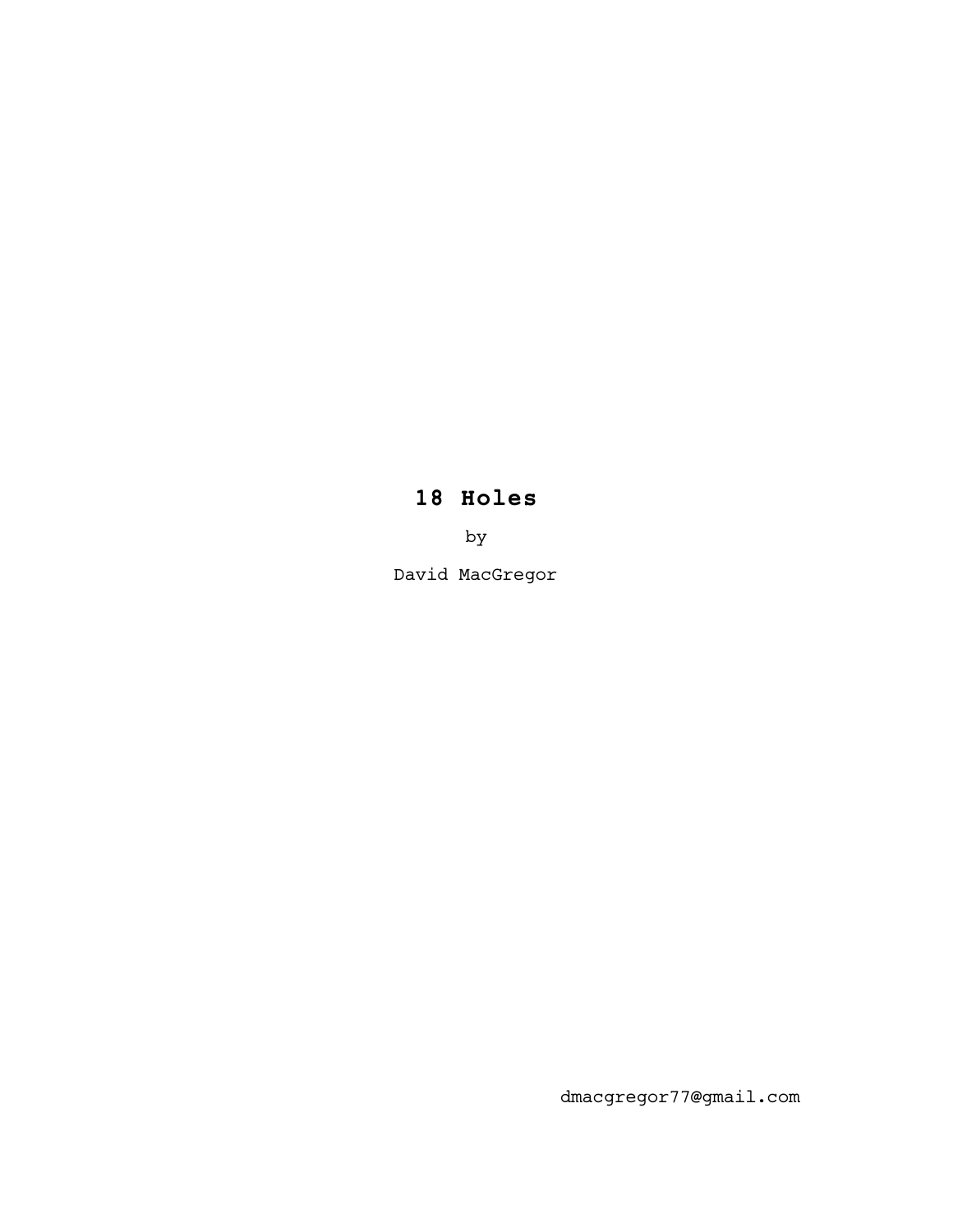# Setting

A golf course.

# **Time**

The present.

# Cast

 STEVE - A man in his 20s-40s. JOHN - A man in his 20s-40s.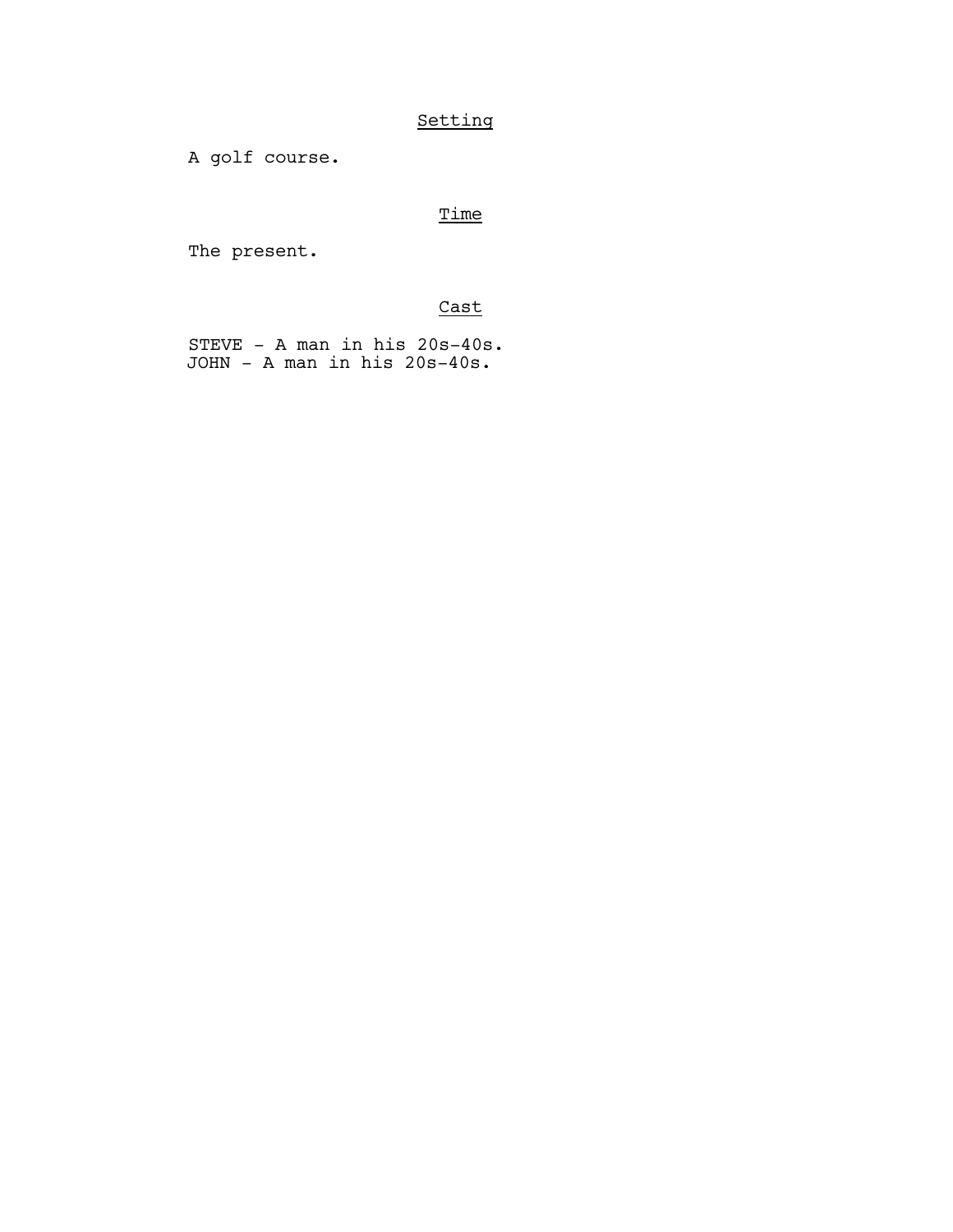(STEVE and JOHN approach each other from opposite sides of the stage, each wearing golf attire and carrying golf clubs [or pulling them on carts]. They will play a round of golf, perhaps actually hitting some kind of balls, but perhaps not. The end of each hole can be indicated in any number of ways: movement by the actors, a shift in lighting, or the sound effect of a ball hitting the bottom of a cup.)

STEVE

Hey, how you doing?

JOHN

Just happy to be here. You good to go?

STEVE

Are you kidding me? I've been looking forward to this all week.

JOHN

Then let's do it.

STEVE

All right. Show me how it's done, big man.

### **FIRST HOLE**

JOHN

...so I'm out walking with Alex the other day and he finds this stick and he's just having a ball with it, right? And then pretty soon he's done playing with the stick, so he kisses it, sets it gently on the grass, and says, "Bye stick!" And I'm standing there watching all this and I'm thinking, "Either he's missing something, or I am."

STEVE

It's probably you.

JOHN

Yeah. That's what I'm afraid of. I used to know what he knows, but somewhere along the line, I must have forgot it.

## **SECOND HOLE**

STEVE

...so do you remember that whole thing when Princess Diana died?

JOHN

Sure.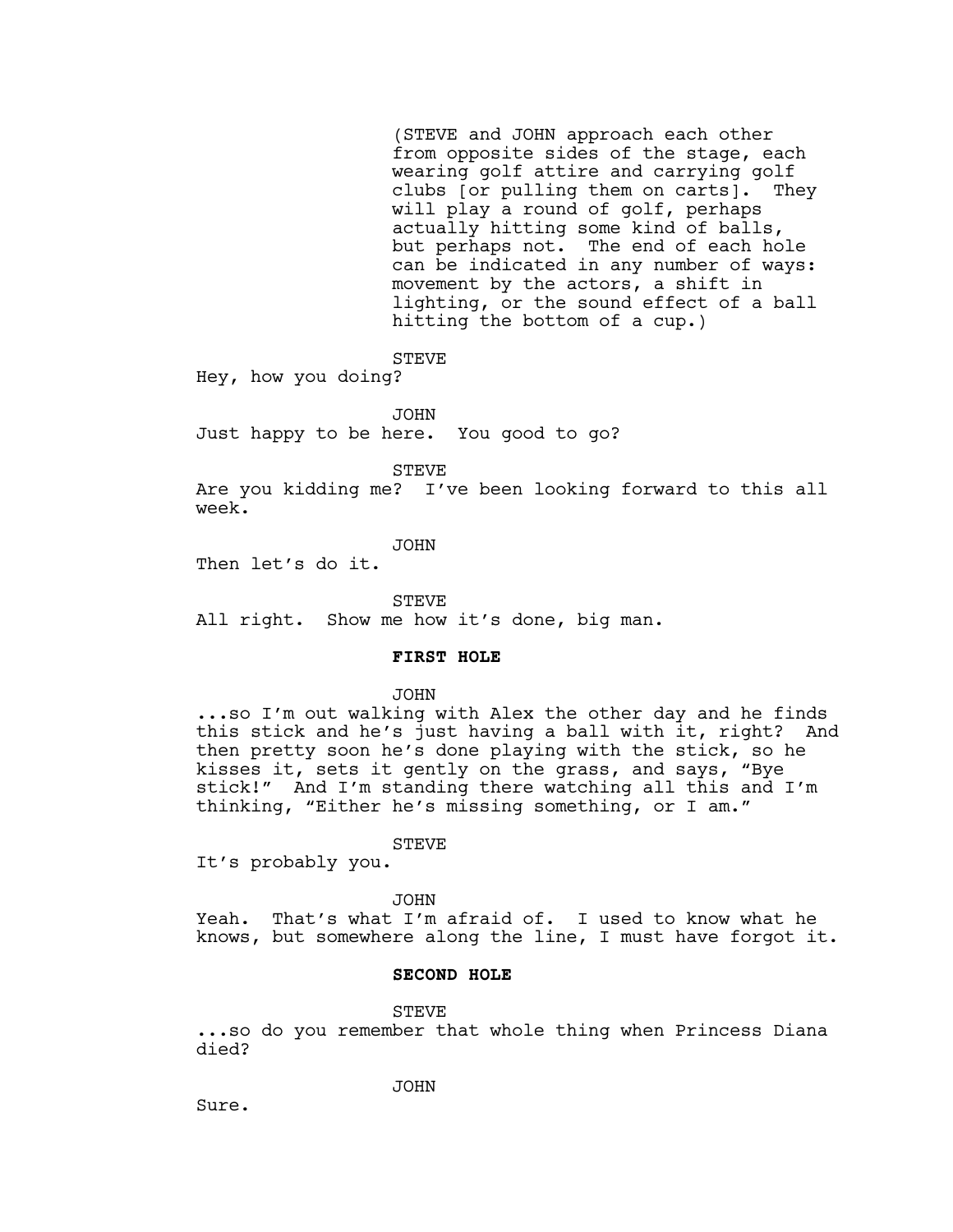Well, I remember watching it on TV and people are just going nuts, you know, weeping and crying and leaving flowers everywhere, and as I'm watching it I realized that I didn't feel a damned thing. You might as well have told me that Yosemite Sam or Daffy Duck died. On the other hand, the whole World Trade Center thing, I'm watching that on TV and I'm crying like a baby. Explain that to me.

#### JOHN

Well, the World Trade Center, those were real people. Princess Diana, you're right, she was kind of like a cartoon character. She got packaged and marketed just like any other product, just like any other celebrity.

#### STEVE

Yeah, maybe that's it. Because I remember thinking, I probably won't die when my chauffeur-driven Mercedes slams into a concrete abutment while I'm being chased by paparazzi.

#### JOHN

Probably not.

**STEVE** 

Hey, is that wind coming more toward us or more from the side?

#### **THIRD HOLE**

STEVE

...yeah, Taylor's all worried about me getting old and dying, so I told him I'd have myself cloned.

JOHN

That's not going to do him any good. He's what, eight years old? And if they clone you, you'd be a baby.

#### STEVE

Well, that's part of this deal we worked out. See, right now, I'm the dad. But I'll get myself cloned in twenty years or so, then he can be my dad. And then we'll just keep going like that. I'll be the dad, then he'll be the dad, and so on. I think it would be a pretty good deal, actually. If you knew that somewhere down the road, your child would become your parent, hey, you're gonna make sure you're a pretty good parent.

## **FOURTH HOLE**

#### STEVE

...it's Ding Dongs.

JOHN

No, it's King Dons.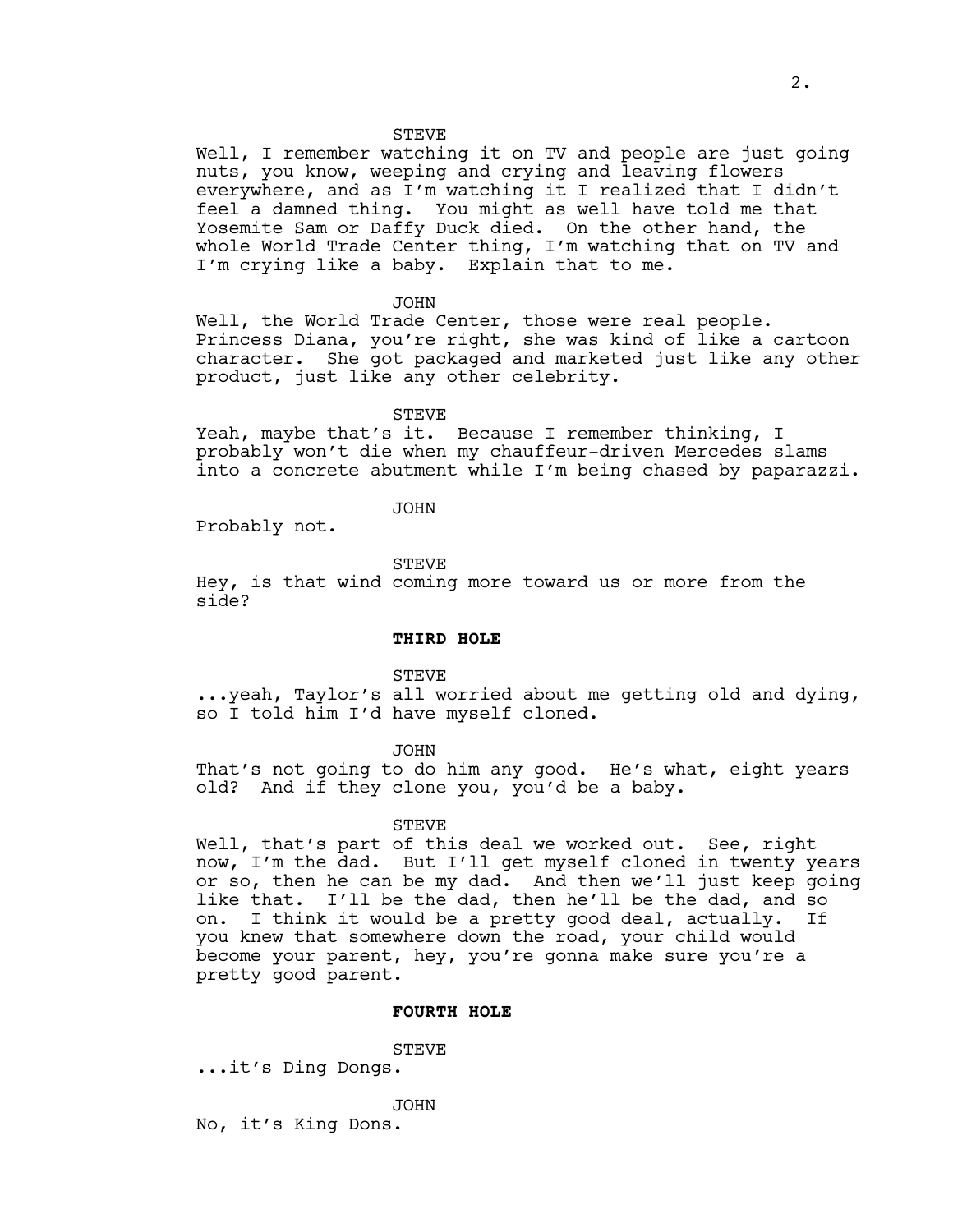King Dons? What are you talking about?

JOHN

They're called King Dons. I swear to God. In fact, originally they were called King Dongs, then they changed it.

STEVE

You're making that up.

JOHN

I'm not. I'm telling you, I wish I'd saved a box of King Dongs. You tell people about them today and they look at you like you're nuts.

### **FIFTH HOLE**

JOHN

...if you want to find an attractive woman, or man for that matter, it's really just a question of how much money they come from. Rich people are better looking than poor people because wealthy men marry attractive women and breed with them. It's that simple.

#### STEVE

Well, I agree with you to a certain extent. You go to the low end kind of shopping malls and you're going to see some pretty scary specimens of humanity. The better class the mall is, the better looking the people get.

JOHN

Right.

STEVE

But only up to a point. When you get to the really high-end malls, that's when it starts getting scary again.

JOHN

You know, you're right. What do you think's going on there?

STEVE

Inbreeding. The very, very wealthy are kind of required to only marry the very, very wealthy. And if you confine yourself to that small a genetic pool, you're just asking for trouble.

JOHN Yeah, it's tricky. Hey, there's the cart girl. You want a candy bar or something?

#### STEVE

Yeah, that sounds good.

(JOHN waves his hand in the air.)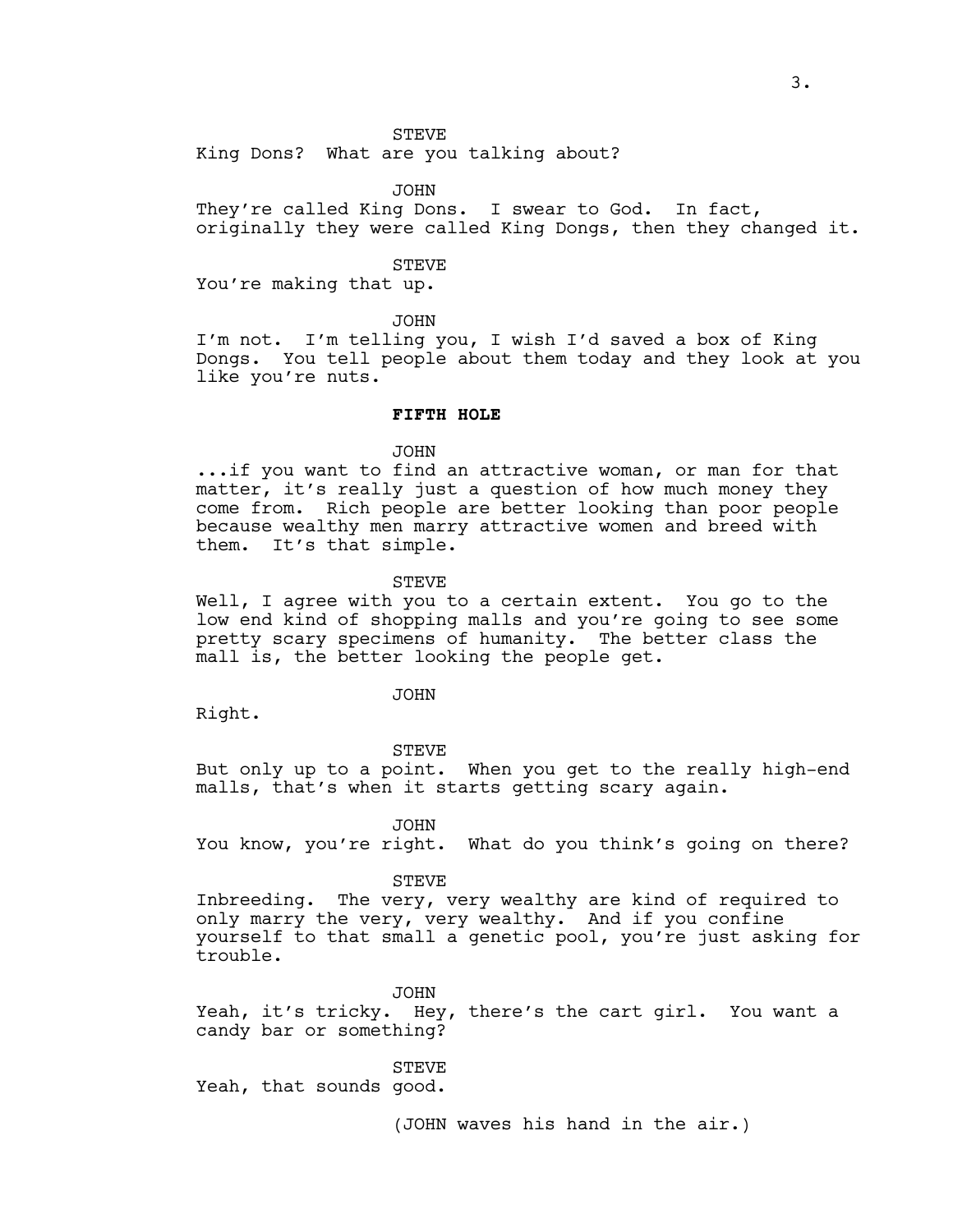#### **SIXTH HOLE**

(STEVE and JOHN munch on candy bars.)

STEVE

...so what I usually do is I wait until Julia goes to bed, then slip one in the DVD player.

JOHN

You're kidding.

### STEVE

Nope.

JOHN Does she know you're doing this?

STEVE

Well, I think it's one of those deals where she doesn't really want to know.

JOHN

You have to wait until your wife goes to bed before you can watch Akira Kurosawa films?

**STEVE** 

She doesn't like Japanese movies. It's like this phobia. She knows it's wrong, she knows it's silly, but she just can't help herself. So I sit in the dark with the sound turned down low and watch *Yojimbo* by myself.

### **SEVENTH HOLE**

**STEVE** 

...it won't matter anyway, because in fifty years or so, women will be ruling the world.

JOHN

Oh yeah? Why's that?

#### STEVE

Virtual reality. Once they perfect those virtual reality machines, it's all over for men running the show. They'll just stay at home, day and night, plugged into their machines, blowing things up and having sex with Marilyn Monroe.

JOHN

You don't think women would be plugged in too, eating virtual fudge and finding the perfect pair of virtual shoes?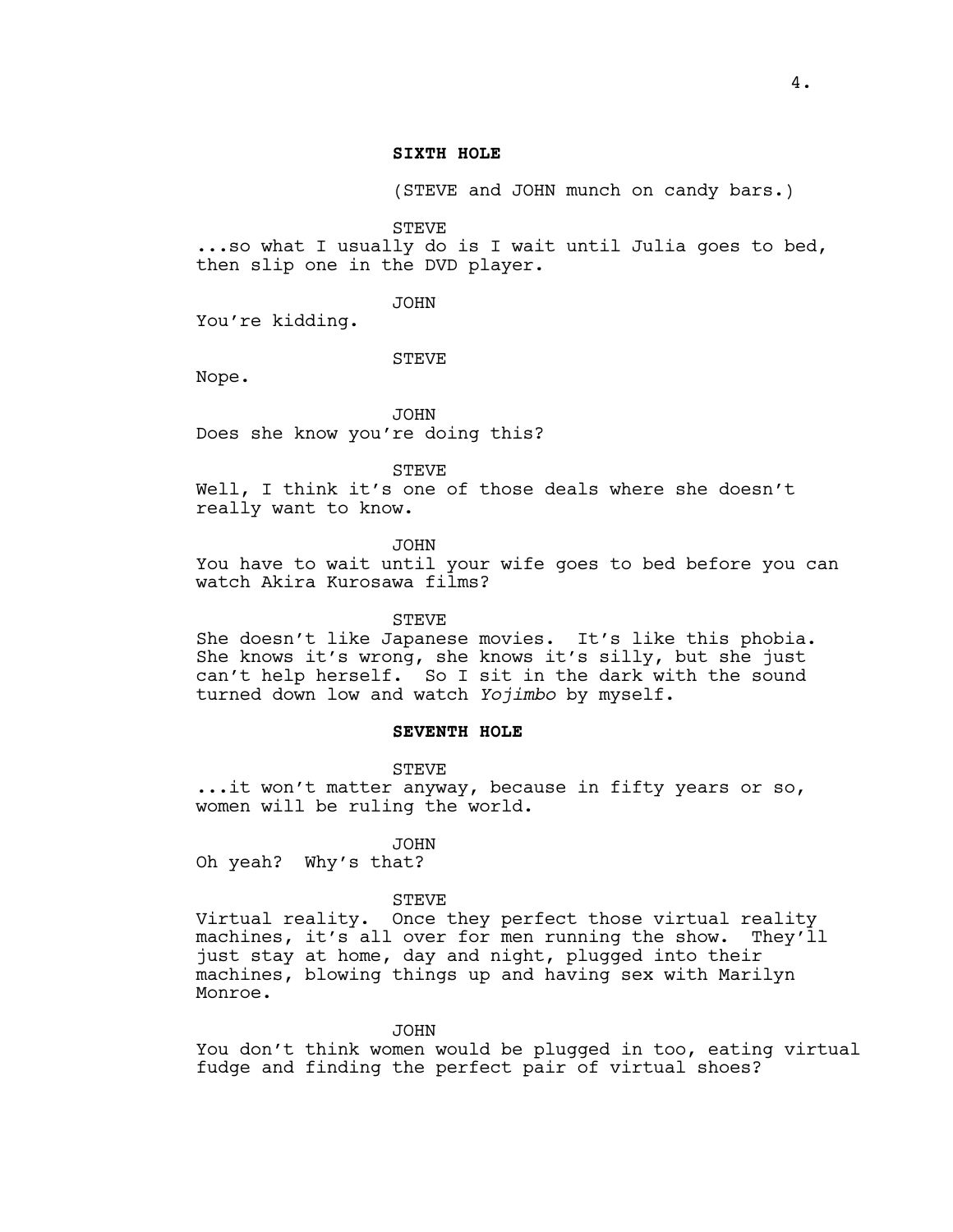Nah. Women aren't as fetishistic as men. I think it'll be all for the best, really. I just hope I live long enough to get one of those machines.

## **EIGHTH HOLE**

JOHN

...do you know what kind of women I find really attractive? New moms.

STEVE

How new, exactly?

JOHN

Well, with a six-month old, say. I see them walking around the neighborhood with their strollers and I'm telling you, they are just radiant. They're glowing. The way they walk, they've got their chins up, they're strutting along, and they just seem so damned happy. I find that really attractive.

**STEVE** 

I've always been attracted to pigeon-toed women, myself.

JOHN

Pigeon-toed? Really?

**STEVE** 

Yeah. I'm not sure why. Probably because with their toes pointed in a little, it kind of accentuates their buttocks.

JOHN

Like when women roller-blade.

**STEVE** 

Yeah! I love seeing women on roller-blades, wobbling down the sidewalk.

JOHN

Well, maybe it's that wobbly thing that attracts you. They look like they'd be pretty easy to run down and ravish. It's your primordial instincts kicking in.

**STEVE** 

Could be. You gotta love those primordial instincts.

JOHN

Hey, they're the only reason we're here in the first place.

**NINTH HOLE**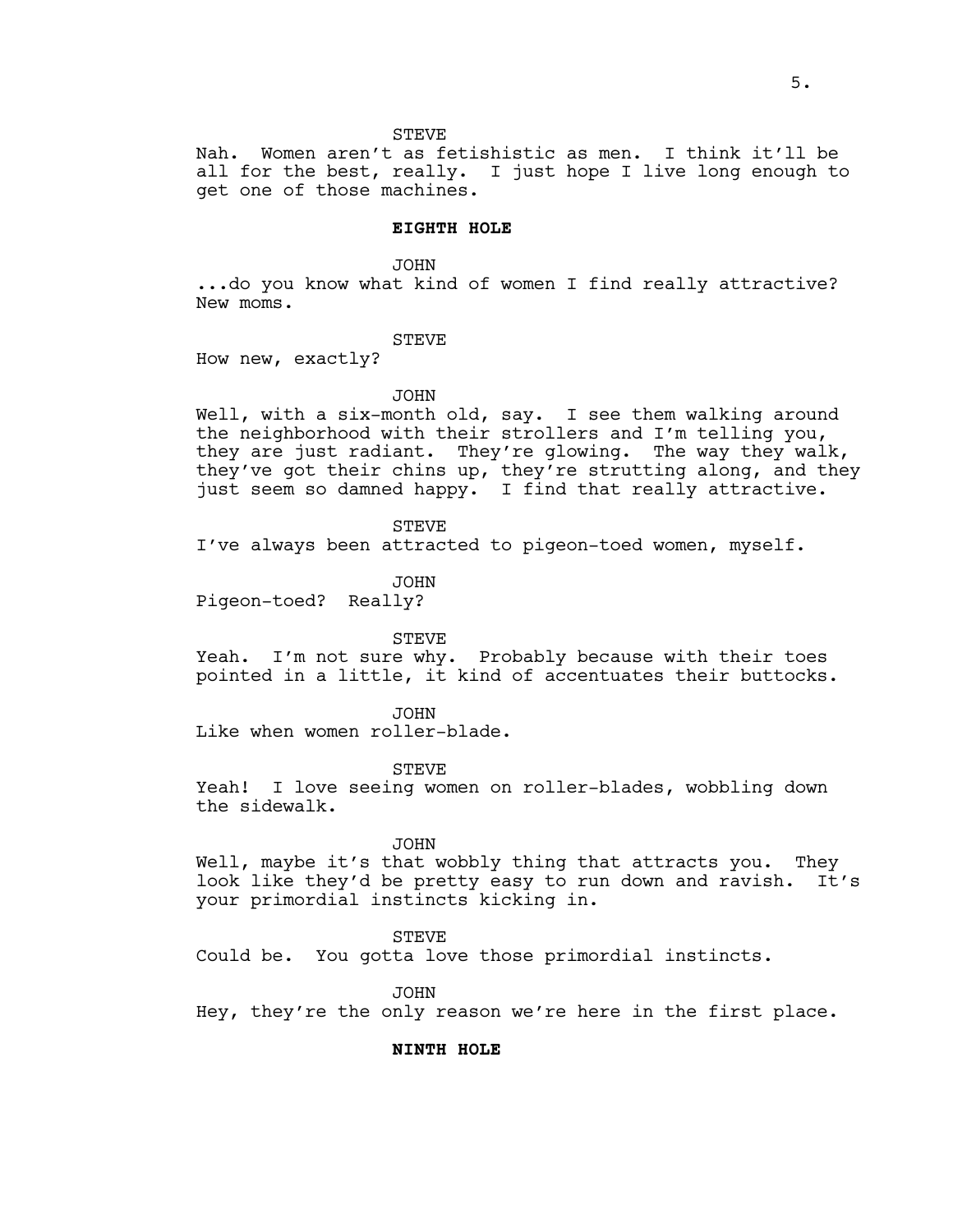...so for your money, who do you think is the single most imitated or mimicked person in the entire history of humanity?

#### JOHN

Boy...um...Yoda?

STEVE I don't think he qualifies as a person.

JOHN

Oh. Who would you say?

STEVE

I'd go with Curly from the Three Stooges...you know, the whole, "Ooh, a wise guy" thing. When you think about it, it's a helluva legacy.

JOHN

Moe, Larry, the cheese!

#### STEVE

Exactly!

#### **TENTH HOLE**

JOHN

...anyway, I finally decided to look it up and it turns out the whole story about Catherine the Great and the horse is just a myth.

**STEVE** 

That's too bad. It really gave her life a punchy ending.

JOHN

Well, I suppose it was a little unbelievable. I guess it's just the kind of thing you want to believe is true.

## **ELEVENTH HOLE**

STEVE

...the best job I ever had? Probably when I was a teenager, picking up trash at the carnival.

JOHN

Come on. Picking up trash was the best job you ever had?

STEVE

I'm dead serious. I'd get there early in the morning and get my sawed-off hockey stick with a nail stuck in the end of it and just go through the whole carnival. (MORE)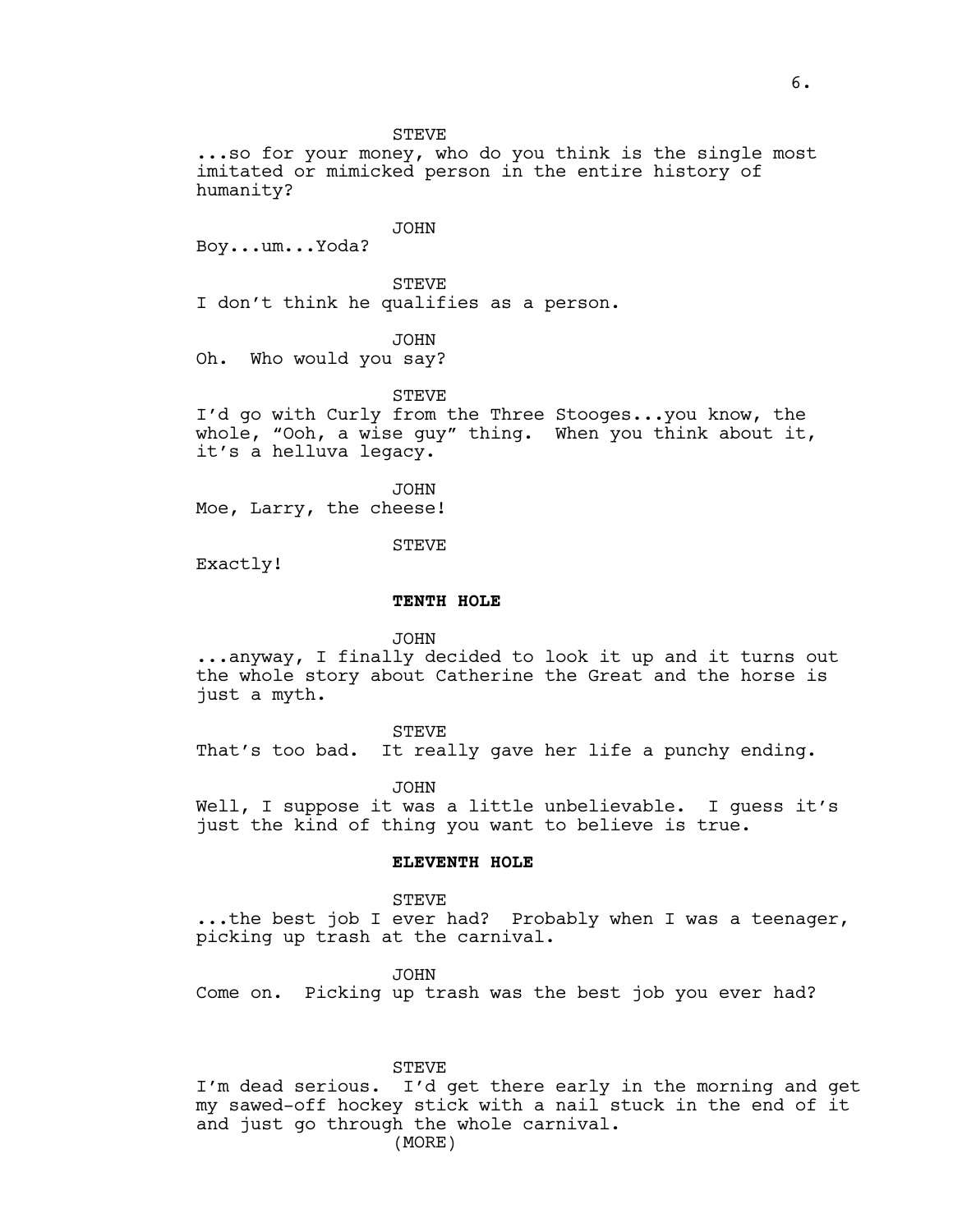## STEVE (cont'd)

After a couple of days, I was so good with that stick that I could nail cigarette butts with just one stab. And the thing is, what's so great about it, is you start picking up the trash and the place looks like a cyclone hit it. But a couple of hours later, you look behind you and there isn't a speck of paper anywhere. You can see the difference you made because it's right in front of your eyes. It was just real satisfying. I haven't had a job since that made me feel that way.

### **TWELFTH HOLE**

JOHN

...anyway, she's looking at the lasagna and saying I burned it and I'm saying it's not burned, it's caramelized. And you know what? She bought it.

STEVE

That Food Network is a godsend.

## **THIRTEENTH HOLE**

JOHN

...well from a historical perspective, the guys you really need to watch out for are the ones with facial hair.

**STEVE** 

Oh yeah?

JOHN

Sure. Prussian generals, Islamic fundamentalists, suburban cops, guys like Hitler, Charles Manson and Geraldo. They've got some issues going on.

**STEVE** 

You think it's a masculinity thing? They need to prove they're men by growing beards and mustaches and making everyone else's lives miserable?

JOHN

Could be. My question is, does being a prick make you want to grow facial hair, or does growing facial hair turn you into a prick?

## **FOURTEENTH HOLE**

(JOHN and STEVE look upward.)

STEVE

What is that?

JOHN

Looks like a turkey vulture.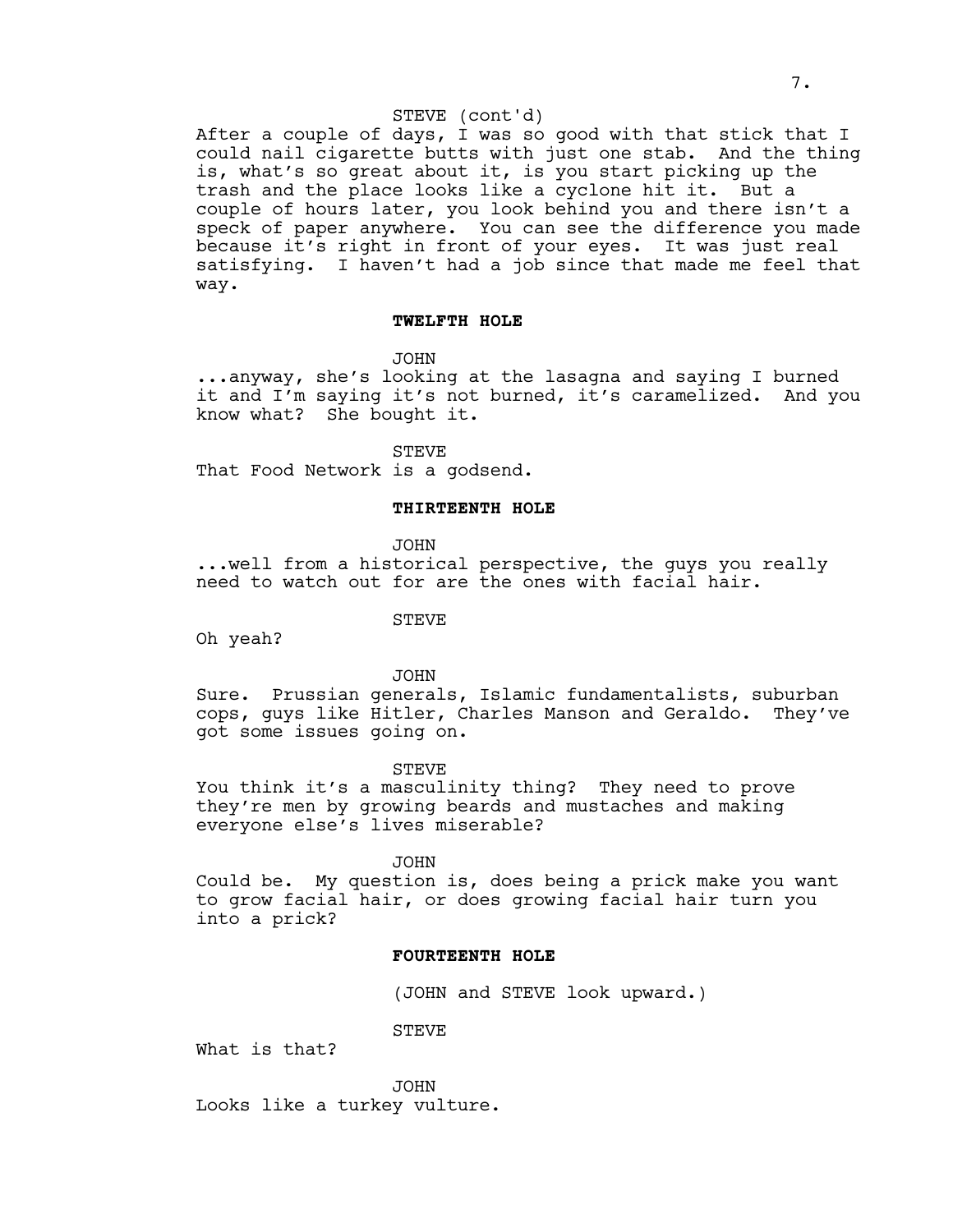You think?

JOHN

I'm pretty sure.

STEVE

Where was it we saw that tree frog climbing out of the irrigation pipe?

JOHN

Crooked Creek?

STEVE

Yeah. Man, what the hell was he thinking about?

## **FIFTEENTH HOLE**

JOHN

...all I'm saying is that from an experience standpoint, I'd be kind of interested to know what it feels like to perform fellatio.

**STEVE** 

Huh. I don't think I'll be able to help you out there.

JOHN

Well, it's not like I'm going to do it. I'm just talking about the sensation. It would be interesting to see what it's like, that's all.

#### **SIXTEENTH HOLE**

STEVE

...you can take it from me, if humanity survives another ten thousand years, you're not going to see any roadkill at all.

JOHN

What are you saying? Cars will be programmed to avoid animals?

STEVE

No, I'm saying that roadkill will be naturally selected against. Those animals that stay away from roads or bright lights are the ones that will breed. Cars and trucks have only been around for a hundred years or so, so the animal population hasn't had time to adjust.

JOHN So really, this is the Golden Age of Roadkill.

STEVE

You're damned right it is!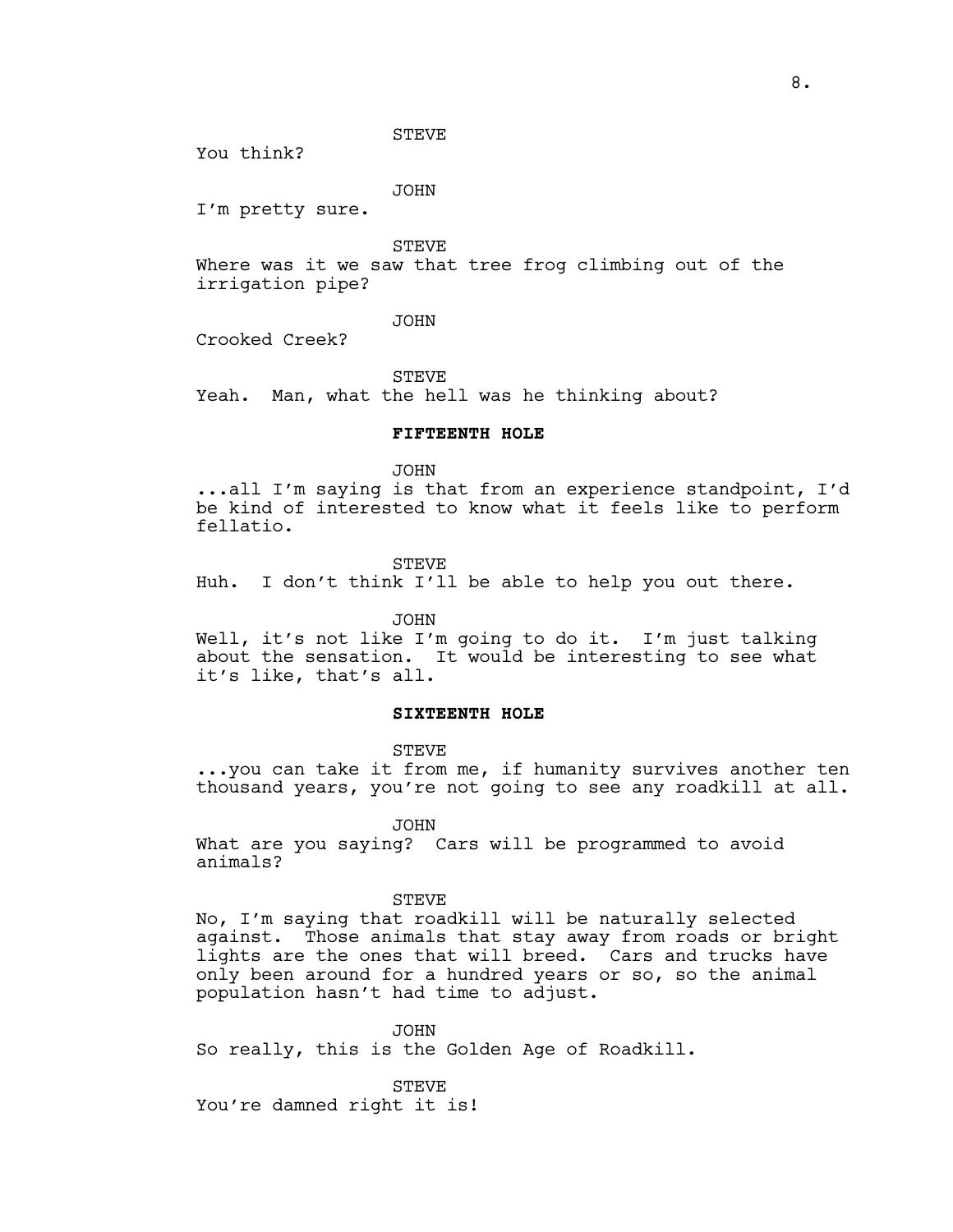JOHN

...the thing is, you're not supposed to say it, but slavery actually helped civilization along.

#### STEVE

In what way?

#### JOHN

Every way. Before there was slavery, what did you do to people you defeated in battle? You killed them and ate them. But once they made them slaves, and it didn't matter who it was, blacks, whites, Asians, whoever, once they had the slaves doing the grunt work, it left other people more spare time to think about stuff and invent things like zippers and microwave ovens. That's why guys like Aristotle and St. Paul were all for slavery. They could see it really moved things along.

STEVE

You know, you should really hit the talk-show circuit. You'd be the breath of fresh air they need.

### **EIGHTEENTH HOLE**

JOHN<br>...well, let me think. I'd have to say a novocaine shot up into the roof of my mouth when I was about ten years old. I remember the dentist saying, "This might sting a little." How about you?

**STEVE** 

It was in our basement. I'm maybe twelve or thirteen, the lights are out, and my brother winds up for a slap shot using a glow-in-the-dark Superball. Caught me right in the left testicle.

JOHN

Jesus.

(He putts a long one, and his body English helps guide the ball into the hole.)

Yes! I knew I'd make one today. It just took me eighteen holes to do it.

STEVE

So what did you shoot?

JOHN Oh, I don't know. Ninety-something, probably.

**STEVE** 

Are we on for next week?